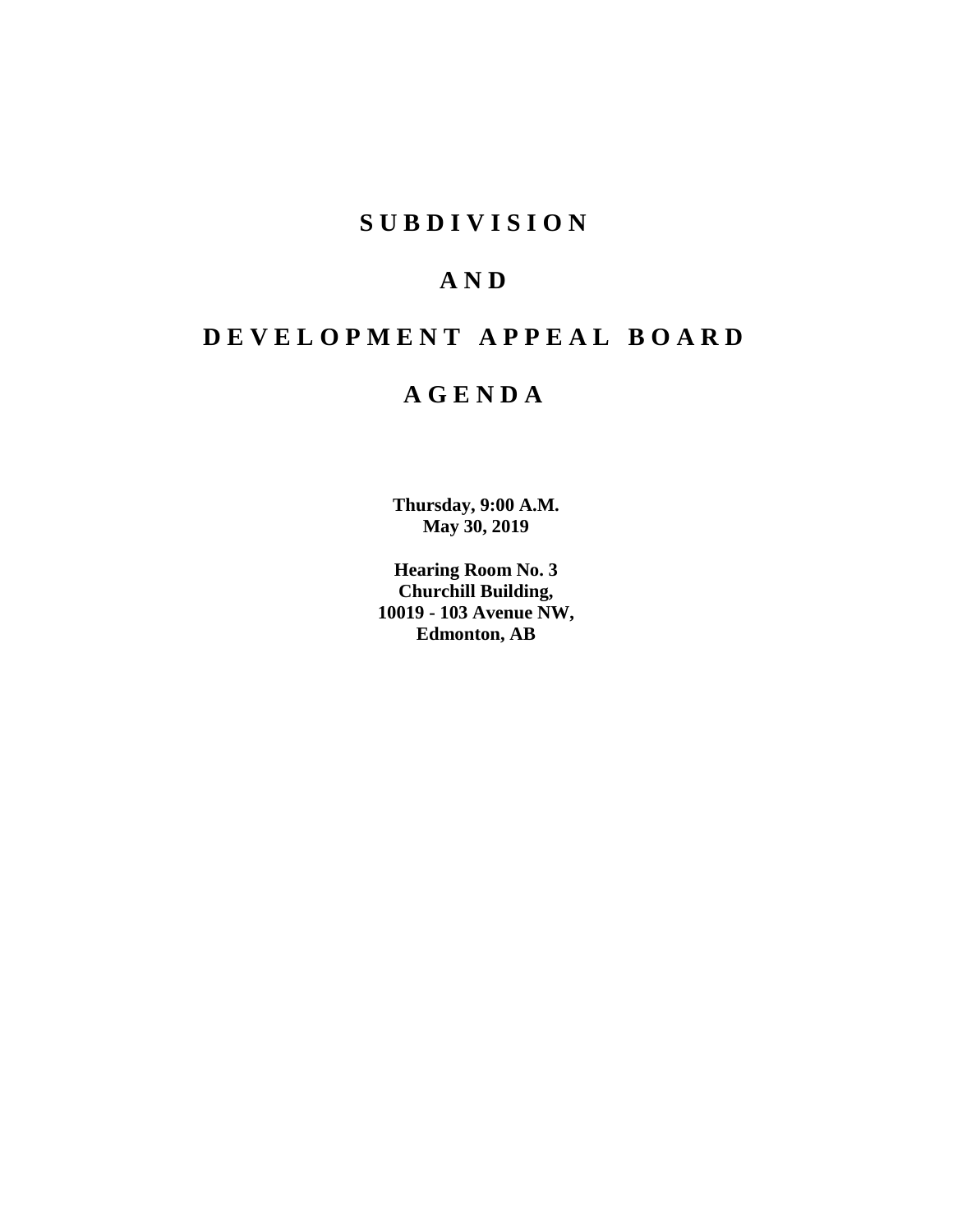# **SUBDIVISION AND DEVELOPMENT APPEAL BOARD HEARING ROOM NO. 3**

| I            | 9:00 A.M.    | SDAB-D-19-077 |                                                                                                                               |
|--------------|--------------|---------------|-------------------------------------------------------------------------------------------------------------------------------|
|              |              |               | To construct exterior alterations to a Single<br>Detached House (increase finished floor height),<br>existing without permits |
|              |              |               | 10808 - 129 Street NW<br>Project No.: 274203217-013                                                                           |
|              |              |               |                                                                                                                               |
| $\mathbf{I}$ | 10:30 A.M.   | SDAB-D-19-078 |                                                                                                                               |
|              |              |               | To leave as built a Single Detached House<br>(increase building height).                                                      |
|              |              |               | 10620 - 69 Street NW<br>Project No.: 257883235-010                                                                            |
|              |              |               |                                                                                                                               |
| III          | 10:30 A.M.   | SDAB-D-19-079 |                                                                                                                               |
|              |              |               | To leave as built a Single Detached House<br>(increase building height).                                                      |
|              |              |               | 10622 - 69 Street NW<br>Project No.: 257884965-010                                                                            |
|              | <b>NOTE:</b> |               | Unless otherwise stated, all references to "section numbers" refer to<br>the authority under the Edmonton Zoning Bylaw 12800. |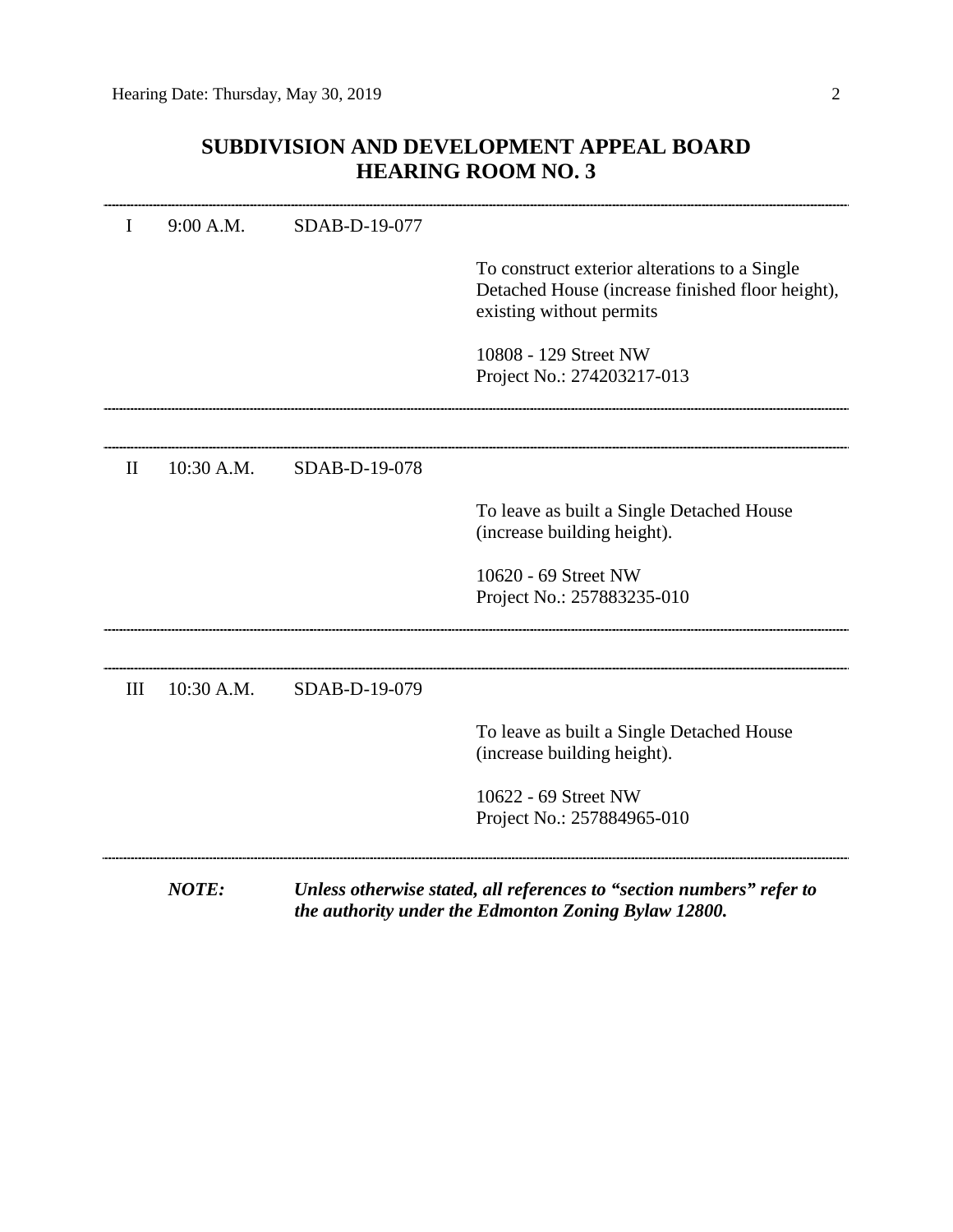| <b>ITEM I: 9:00 A.M.</b> |                                                        | FILE: SDAB-D-19-077                                                                                                        |
|--------------------------|--------------------------------------------------------|----------------------------------------------------------------------------------------------------------------------------|
|                          | AN APPEAL FROM THE DECISION OF THE DEVELOPMENT OFFICER |                                                                                                                            |
|                          | <b>APPELLANT:</b>                                      |                                                                                                                            |
|                          | <b>APPLICATION NO.:</b>                                | 274203217-013                                                                                                              |
|                          | <b>APPLICATION TO:</b>                                 | Construct exterior alterations to a Single<br>Detached House (increase finished floor<br>height), existing without permits |
|                          | <b>DECISION OF THE</b><br>DEVELOPMENT AUTHORITY:       | Refused                                                                                                                    |
|                          | <b>DECISION DATE:</b>                                  | May 1, 2019                                                                                                                |
|                          | <b>DATE OF APPEAL:</b>                                 | May 1, 2019                                                                                                                |
|                          | <b>MUNICIPAL DESCRIPTION</b><br>OF SUBJECT PROPERTY:   | 10808 - 129 Street NW                                                                                                      |
|                          | <b>LEGAL DESCRIPTION:</b>                              | Plan 1821662 Blk 22 Lot 20                                                                                                 |
|                          | ZONE:                                                  | (RF1) Single Detached Residential Zone                                                                                     |
|                          | <b>OVERLAY:</b>                                        | Mature Neighbourhood Overlay                                                                                               |
|                          | <b>STATUTORY PLAN:</b>                                 | West Ingle Area Redevelopment Plan                                                                                         |
|                          |                                                        |                                                                                                                            |

### *Grounds for Appeal*

The Appellant provided the following reasons for appealing the decision of the Development Authority:

The height variance of 0.2 metres (0.66 feet) from the peak and 0.3 metres (0.98 feet) from the midpoint does not unduly interfere with the amenities of the neighbourhood, nor materially interfere with or affect the use, enjoyment or value of neighbouring parcels of land. The reasons for our appeal include, but are not limited to:

- a. The Single Detached Housing is a Permitted Use in the RF1 Single Detached Residential Zone.
- b. The built form of the Single Detached House is consistent with the surrounding neighbourhood context given the majority of the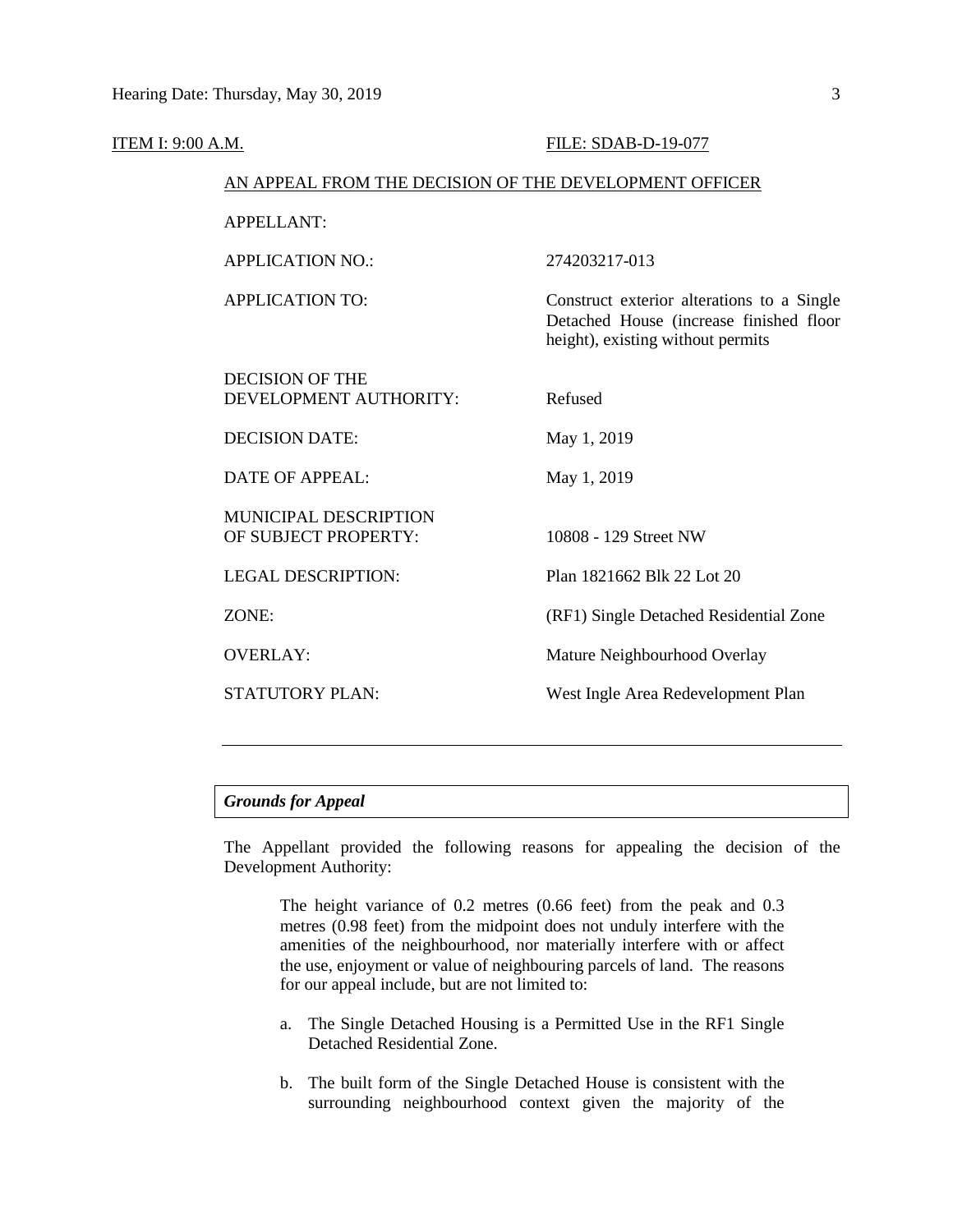existing Single Detached Houses within the 60-metre radius, and blockface are also two storeys. In addition, the proportion of two storey homes will likely increase into the future.

- c. The height variance of 0.2 metres (0.66 feet) from the peak and 0.3 metres (0.98 feet) from the midpoint is so small within the context of the entire built form, it would be extremely difficult to almost impossible for the human-eye to identify a variance in height.
- d. The proposed development is consistent with the increased densification policy objectives of the Municipal Development Plan, The Way We Grow, specifically Policy 3.1.1.2 to encourage a minimum of 25 percent of city-housing unit growth to locate in the Downtown and mature neighbourhoods and around LRT stations and transit centres where infrastructure capacity supports development (i.e. Westmount Transit Centre).

## *General Matters*

#### **Appeal Information:**

The *Municipal Government Act*, RSA 2000, c M-26 states the following:

#### **Grounds for Appeal**

**685(1)** If a development authority

- (a) fails or refuses to issue a development permit to a person,
- (b) issues a development permit subject to conditions, or
- (c) issues an order under section 645,

the person applying for the permit or affected by the order under section 645 may appeal to the subdivision and development appeal board.

#### **Appeals**

**686(1)** A development appeal to a subdivision and development appeal board is commenced by filing a notice of the appeal, containing reasons, with the board,

- (a) in the case of an appeal made by a person referred to in section 685(1)
	- (i) with respect to an application for a development permit,
		- (A) within 21 days after the date on which the written decision is given under section 642, […]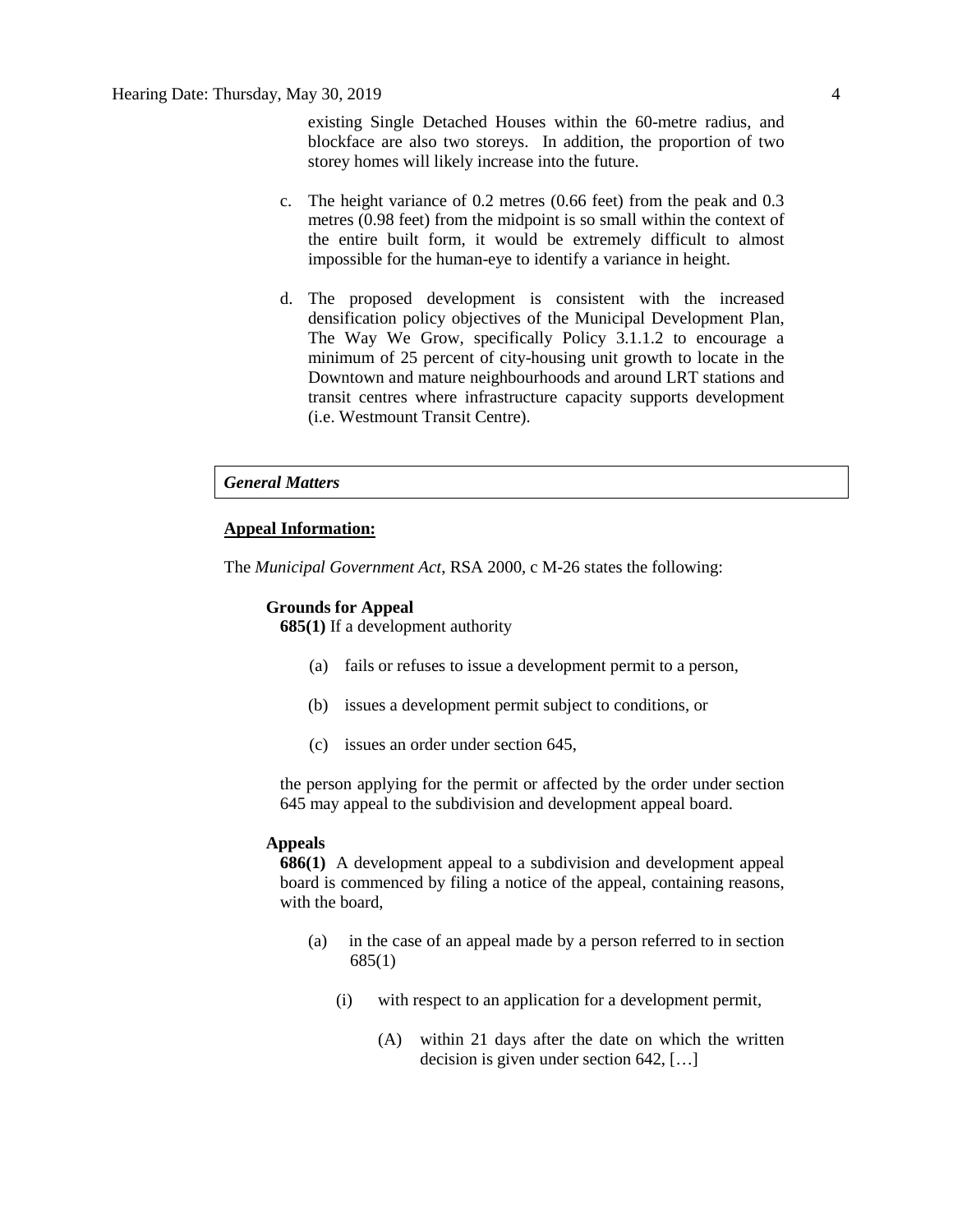#### **Hearing and Decision**

**687(3)** In determining an appeal, the subdivision and development appeal board

- …
- (a.1) must comply with the land use policies;
- (a.2) subject to section 638, must comply with any applicable statutory plans;
- (a.3) subject to clauses (a.4) and (d), must comply with any land use bylaw in effect;
- (a.4) must comply with the applicable requirements of the regulations under the Gaming, Liquor and Cannabis Act respecting the location of premises described in a cannabis licence and distances between those premises and other premises;
	- …
	- (c) may confirm, revoke or vary the order, decision or development permit or any condition attached to any of them or make or substitute an order, decision or permit of its own;
	- (d) may make an order or decision or issue or confirm the issue of a development permit even though the proposed development does not comply with the land use bylaw if, in its opinion,
		- (i) the proposed development would not
			- (A) unduly interfere with the amenities of the neighbourhood, or
			- (B) materially interfere with or affect the use, enjoyment or value of neighbouring parcels of land,
		- and
		- (ii) the proposed development conforms with the use prescribed for that land or building in the land use bylaw.

#### **General Provisions from the** *Edmonton Zoning Bylaw:*

Under section 110.2(5), **Single Detached Housing** is a **Permitted Use** in the **(RF1) Single Detached Residential Zone.**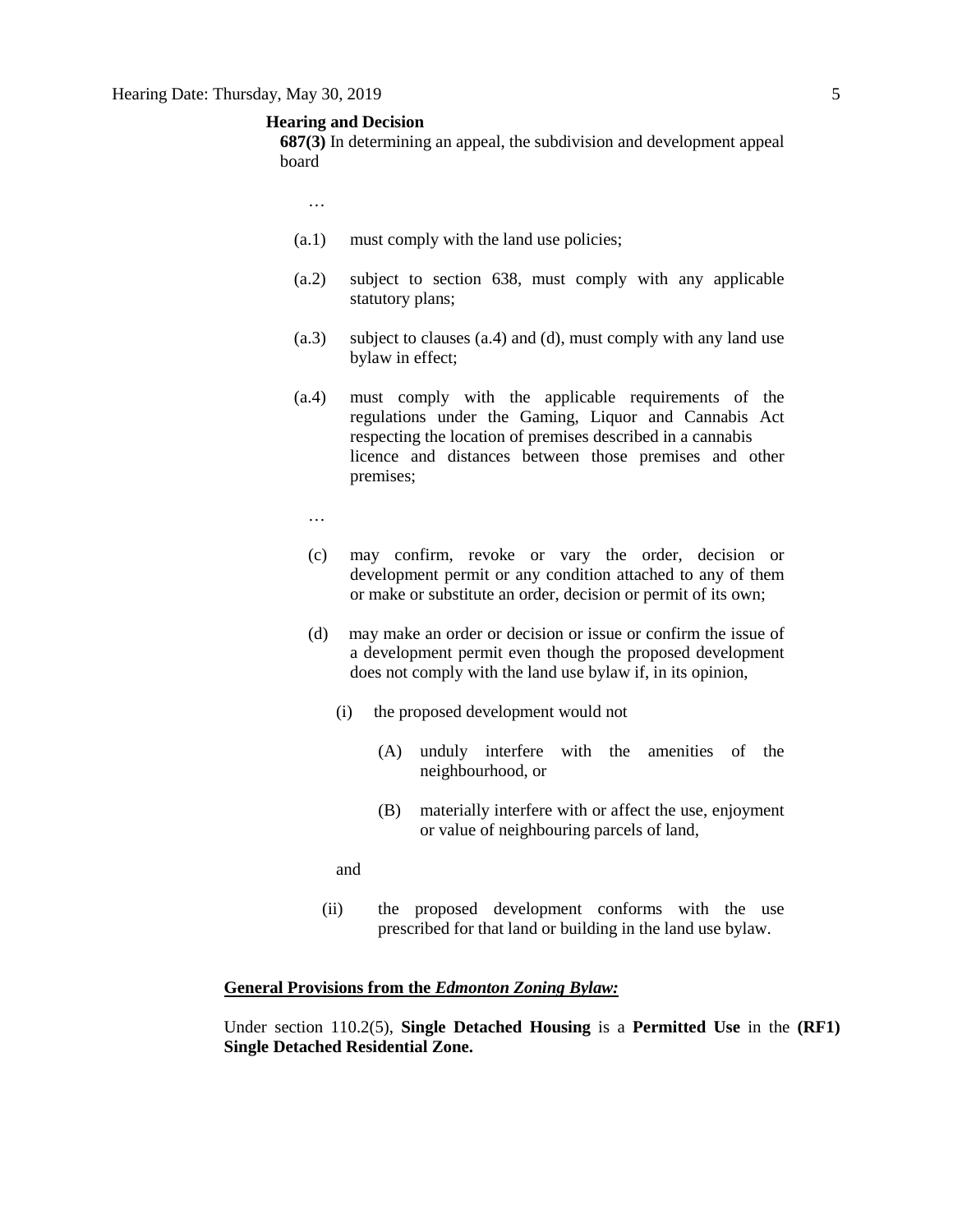Under section 7.2(8), **Single Detached Housing** means:

development consisting of a building containing one principal Dwelling which is separate from any other principal Dwelling or building. This Use includes Mobile Homes which conform to Section 78 of this Bylaw.

Under section 6.1, **Height** means "a vertical distance between two points."

Section 110.1 states that the **General Purpose** of **(RF1) Single Detached Residential Zone** is:

to provide for Single Detached Housing while allowing other forms of small scale housing in the form of Secondary Suites, Garden Suites, Semi-detached Housing and Duplex Housing.

Section 814.1 states that the **General Purpose** of the **Mature Neighbourhood Overlay** is:

to regulate residential development in Edmonton's mature residential neighbourhoods, while responding to the context of surrounding development, maintaining the pedestrian-oriented design of the streetscape, and to provide an opportunity for consultation by gathering input from affected parties on the impact of a proposed variance to the Overlay regulations.

*Mature Neighbourhood Overlay - Height*

Section 814.3(5) states "The maximum Height shall not exceed 8.9 m."

#### **Development Officer's Determination**

**1. Height - The house shall not exceed a Height of 8.9m (Section 814.3.5) Proposed Height: 9.2m Exceeds by: 0.3m** [unedited]

#### *Height and Grade*

Section 52.2(c) states:

In determining whether a development conforms to the maximum Height permissible in any Zone, the following regulations shall apply:

…

c. Where the maximum Height as determined by Section 52.1 is measured to the midpoint, the ridge line of the roof shall not extend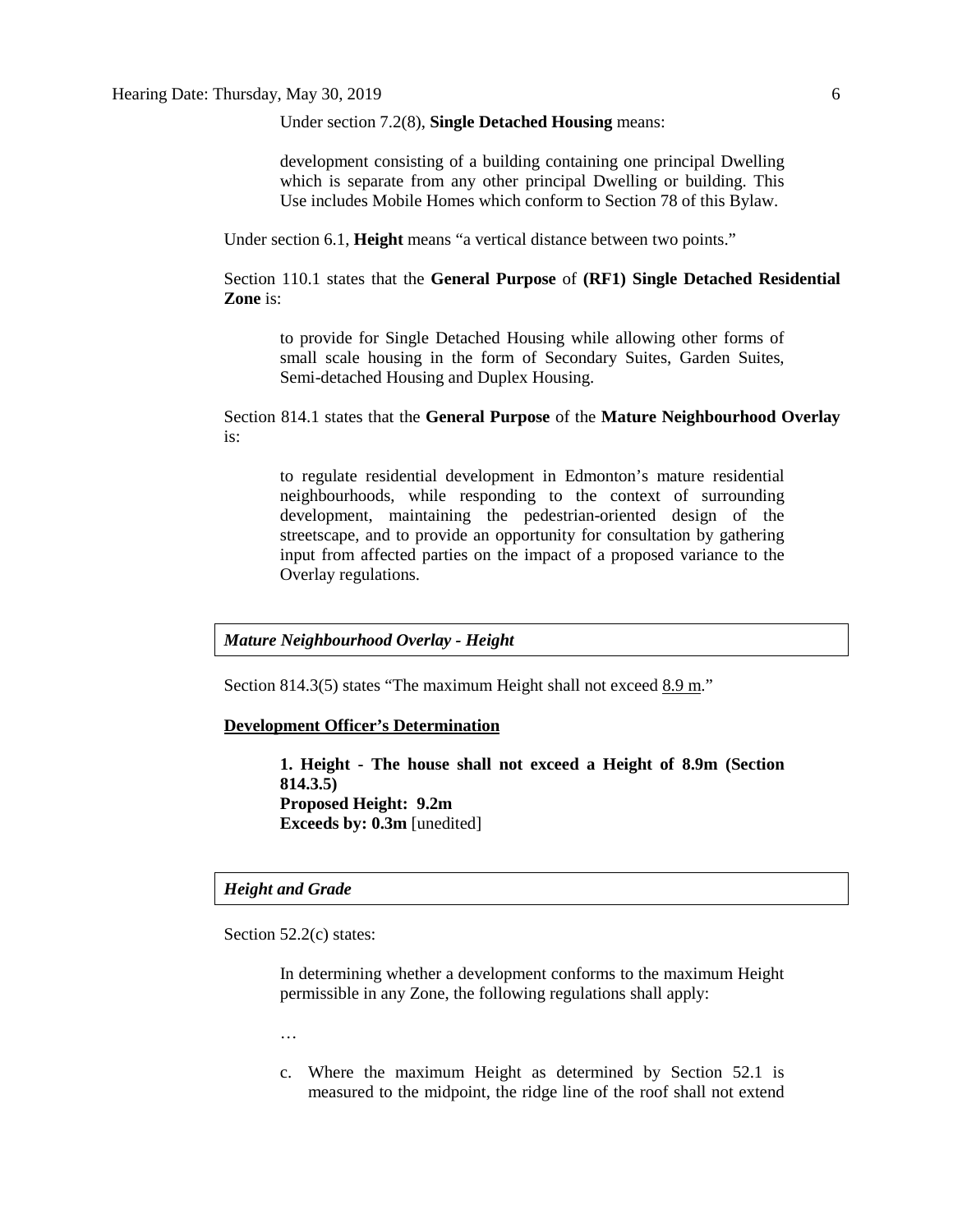more than [1.5](javascript:void(0);) m above the maximum permitted building Height of the Zone or overlay, or in the case of a Garden Suite the maximum permitted building Height in accordance with [Section 87](http://webdocs.edmonton.ca/InfraPlan/zoningbylaw/ZoningBylaw/Part1/Special_Land/87_Garage_and_Garden_Suites.htm) of this Bylaw.

#### **Development Officer's Determination**

**2. Height - The house roof ridge line shall not extend more than 1.5m above the permitted building Height of 8.9m (Section 52.2.c). Maximum ridge height: 10.4m (8.9m + 1.5m) Proposed ridge height: 10.6m Exceeds by: 0.2m** [unedited]

*Community Consultation*

Section 814.5(1) states the following with respect to Proposed Variances:

When the Development Officer receives a Development Permit Application for a new principal building, or a new Garden Suite that does not comply with any regulation contained within this Overlay, or receives a Development Permit for alterations to an existing structure that require a variance to Section 814.3(1), 814.3(3), 814.3(5) and 814.3(9) of this Overlay:

- a. the Development Officer shall send notice, to the recipient parties specified in Table 814.5(2), to outline any requested variances to the Overlay and solicit comments directly related to the proposed variance;
- b. the Development Officer shall not render a decision on the Development Permit application until 21 days after notice has been sent, unless the Development Officer receives feedback from the specified affected parties in accordance with Table 814.5(2); and
- c. the Development Officer shall consider any comments directly related to the proposed variance when determining whether to approve the Development Permit Application in accordance with Sections 11.3 and 11.4.

Section 814.5(2) states:

| <b>Tier #   Recipient Parties</b>                                              | <b>Affected Parties</b> | <b>Regulation of this Overlay</b> |
|--------------------------------------------------------------------------------|-------------------------|-----------------------------------|
|                                                                                |                         | to be Varied                      |
| Tier 1   The municipal address   The assessed owners $\vert$ 814.3(5) - Height |                         |                                   |
| and assessed owners of of the land wholly or                                   |                         |                                   |
| the land wholly or partially located                                           |                         |                                   |
| partially located within a $\vert$ within a distance of $\vert$                |                         |                                   |
| distance of $60.0$ metres $\vert 60.0$ metres of the                           |                         |                                   |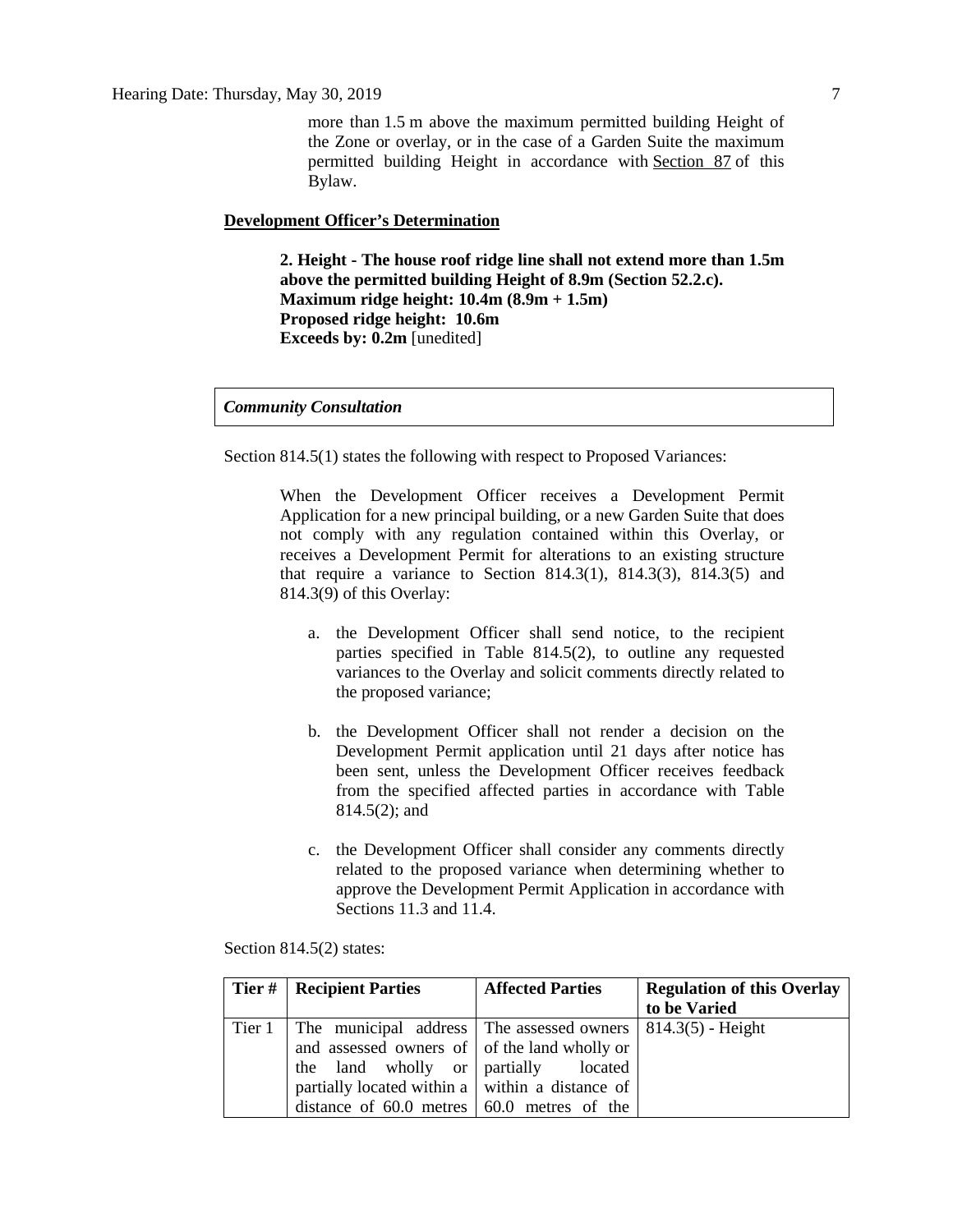Hearing Date: Thursday, May 30, 2019 8

|        |  |  | of the Site of the Site of the proposed  |  |
|--------|--|--|------------------------------------------|--|
|        |  |  | proposed development development and the |  |
|        |  |  | and the President of President of each   |  |
| each   |  |  | Community   Community League             |  |
| League |  |  |                                          |  |

# Notice to Applicant/Appellant

Provincial legislation requires that the Subdivision and Development Appeal Board issue its official decision in writing within fifteen days of the conclusion of the hearing.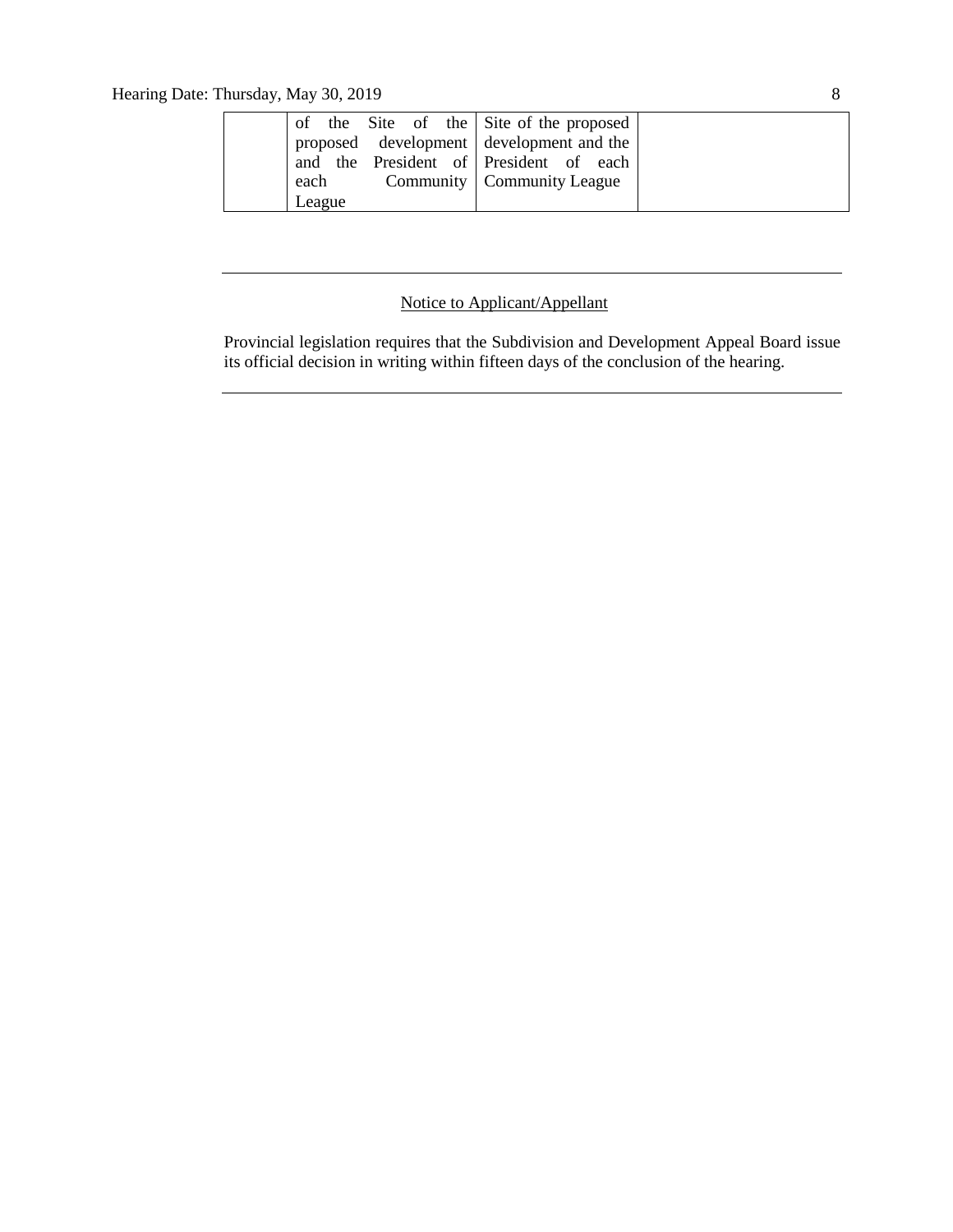|                                                                                                                                                                               |                        |                                 | <b>Application Date:</b>                      | Project Number: 274203217-013<br>FEB 22, 2019 |
|-------------------------------------------------------------------------------------------------------------------------------------------------------------------------------|------------------------|---------------------------------|-----------------------------------------------|-----------------------------------------------|
| <b>monton</b>                                                                                                                                                                 | <b>Application for</b> |                                 | Printed:<br>Page:                             | May 1, 2019 at 10:59 AM<br>1 of 2             |
|                                                                                                                                                                               |                        |                                 |                                               |                                               |
|                                                                                                                                                                               | <b>Addition Permit</b> |                                 |                                               |                                               |
| This document is a Development Permit Decision for the development application described below.                                                                               |                        |                                 |                                               |                                               |
| Applicant                                                                                                                                                                     |                        |                                 | Property Address(es) and Legal Description(s) |                                               |
|                                                                                                                                                                               |                        | 10808 - 129 STREET NW           | Plan 1821662 Blk 22 Lot 20                    |                                               |
|                                                                                                                                                                               |                        | Location(s) of Work             |                                               |                                               |
|                                                                                                                                                                               |                        | Entryway: 10808 - 129 STREET NW |                                               |                                               |
|                                                                                                                                                                               |                        | Building: 10808 - 129 STREET NW |                                               |                                               |
| <b>Scope of Application</b>                                                                                                                                                   |                        |                                 |                                               |                                               |
| To construct exterior alterations to a Single Detached House (increase finished floor height), existing without permits.                                                      |                        |                                 |                                               |                                               |
| <b>Permit Details</b>                                                                                                                                                         |                        |                                 |                                               |                                               |
| Class Of Permit: Class B                                                                                                                                                      |                        | Site Area (sq. m.): 325.03      |                                               |                                               |
| Stat. Plan Overlay/Annex Area: Mature Neighbourhood<br>Overlay                                                                                                                |                        |                                 |                                               |                                               |
| I/We certify that the above noted details are correct.                                                                                                                        |                        |                                 |                                               |                                               |
| Applicant signature:                                                                                                                                                          |                        |                                 |                                               |                                               |
| <b>Development Application Decision</b>                                                                                                                                       |                        |                                 |                                               |                                               |
| Refused                                                                                                                                                                       |                        |                                 |                                               |                                               |
| Issue Date: May 01, 2019 Development Authority: ZHOU, ROWLEY                                                                                                                  |                        |                                 |                                               |                                               |
| <b>Reason for Refusal</b>                                                                                                                                                     |                        |                                 |                                               |                                               |
| 1. Height - The house shall not exceed a Height of 8.9m (Section 814.3.5)<br>Proposed Height: 9.2m<br>Exceeds by: 0.3m                                                        |                        |                                 |                                               |                                               |
| 2. Height - The house roof ridge line shall not extend more than 1.5m above the permitted building Height of 8.9m (Section 52.2.c).                                           |                        |                                 |                                               |                                               |
| Maximum ridge height: 10.4m (8.9m + 1.5m)                                                                                                                                     |                        |                                 |                                               |                                               |
| Proposed ridge height: 10.6m<br>Exceeds by: 0.2m                                                                                                                              |                        |                                 |                                               |                                               |
|                                                                                                                                                                               |                        |                                 |                                               |                                               |
| <b>Rights of Appeal</b>                                                                                                                                                       |                        |                                 |                                               |                                               |
| The Applicant has the right of appeal within 21 days after the date on which the decision is made, as outlined in Section 683<br>through 689 of the Municipal Government Act. |                        |                                 |                                               |                                               |
| <b>Building Permit Decision</b>                                                                                                                                               |                        |                                 |                                               |                                               |
| Refused                                                                                                                                                                       |                        |                                 |                                               |                                               |
| Fees                                                                                                                                                                          |                        |                                 |                                               |                                               |
| <b>Fee Amount</b>                                                                                                                                                             | <b>Amount Paid</b>     | Receipt#                        | <b>Date Paid</b>                              |                                               |
| <b>Development Application Fee</b><br>\$425.00                                                                                                                                | \$425.00               | 05660409                        | Feb 22, 2019                                  |                                               |
| Mail Out Fee<br>(\$25.00)                                                                                                                                                     |                        |                                 |                                               |                                               |
|                                                                                                                                                                               |                        |                                 |                                               |                                               |
|                                                                                                                                                                               | THIS IS NOT A PERMIT   |                                 |                                               |                                               |
|                                                                                                                                                                               |                        |                                 |                                               |                                               |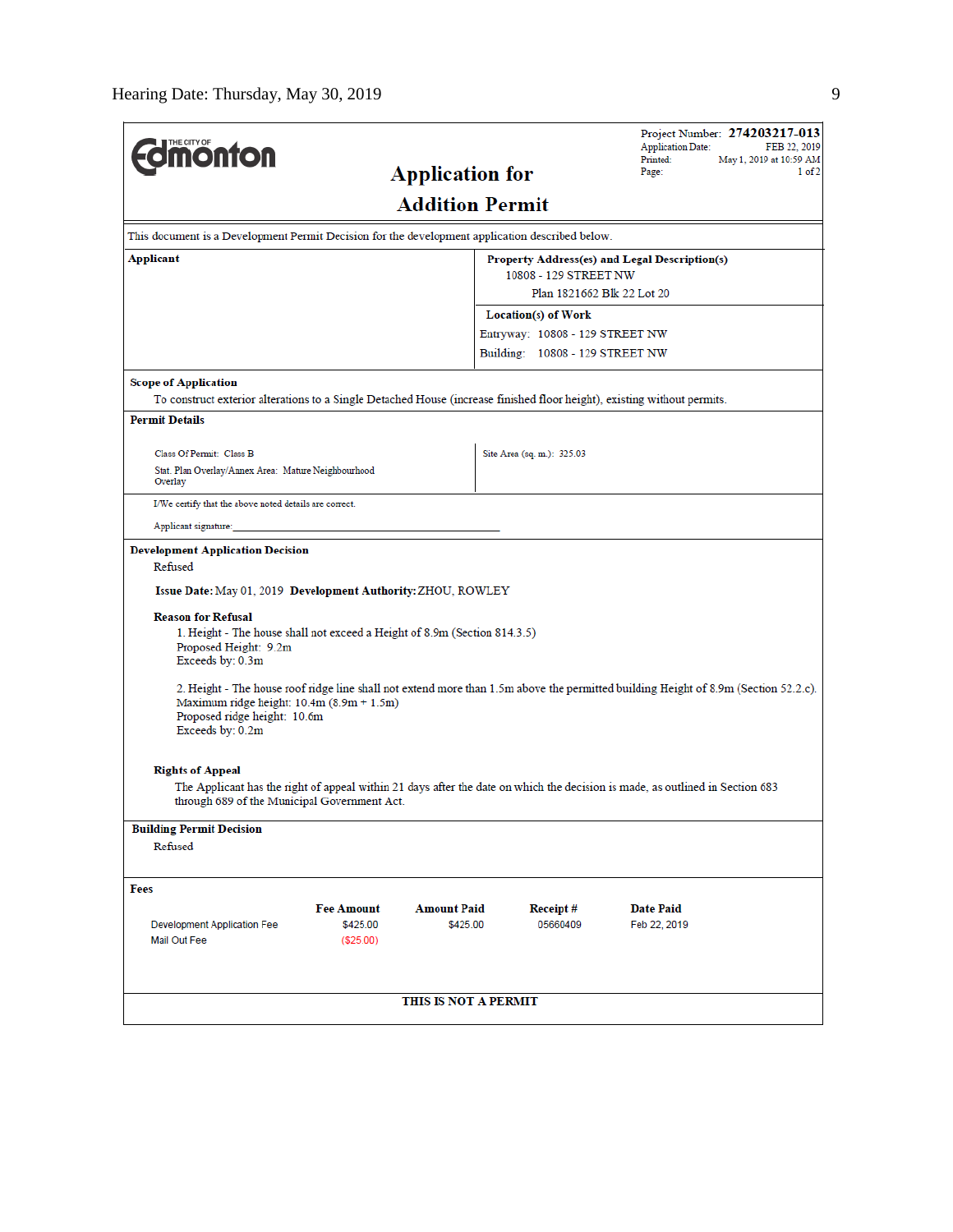| <b>Edinonton</b>                              |                             |                        |          | <b>Application Date:</b><br>Printed: | Project Number: 274203217-013<br>FEB 22, 2019<br>May 1, 2019 at 10:59 AM |
|-----------------------------------------------|-----------------------------|------------------------|----------|--------------------------------------|--------------------------------------------------------------------------|
|                                               |                             | <b>Application for</b> |          | Page:                                | $2$ of $2$                                                               |
|                                               |                             | <b>Addition Permit</b> |          |                                      |                                                                          |
| Fees                                          |                             |                        |          |                                      |                                                                          |
| <b>Total GST Amount:</b>                      | <b>Fee Amount</b><br>\$0.00 | <b>Amount Paid</b>     | Receipt# | <b>Date Paid</b>                     |                                                                          |
| Totals for Permit:<br>(overpaid by (\$25.00)) | \$400.00                    | \$425.00               |          |                                      |                                                                          |
|                                               |                             |                        |          |                                      |                                                                          |
|                                               |                             |                        |          |                                      |                                                                          |
|                                               |                             |                        |          |                                      |                                                                          |
|                                               |                             |                        |          |                                      |                                                                          |
|                                               |                             |                        |          |                                      |                                                                          |
|                                               |                             |                        |          |                                      |                                                                          |
|                                               |                             |                        |          |                                      |                                                                          |
|                                               |                             |                        |          |                                      |                                                                          |
|                                               |                             |                        |          |                                      |                                                                          |
|                                               |                             |                        |          |                                      |                                                                          |
|                                               |                             |                        |          |                                      |                                                                          |
|                                               |                             |                        |          |                                      |                                                                          |
|                                               |                             |                        |          |                                      |                                                                          |
|                                               |                             |                        |          |                                      |                                                                          |
|                                               |                             | THIS IS NOT A PERMIT   |          |                                      |                                                                          |
|                                               |                             |                        |          |                                      |                                                                          |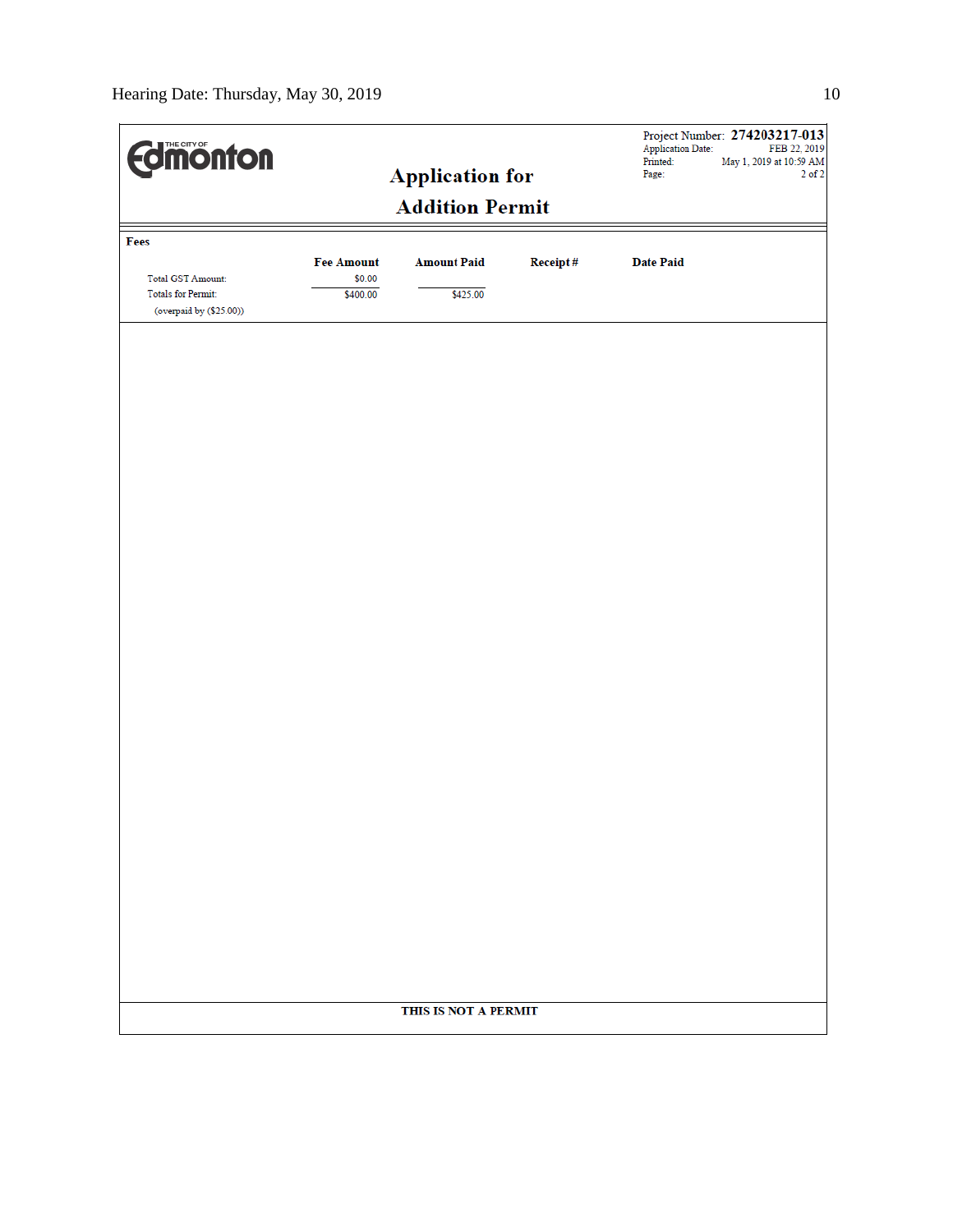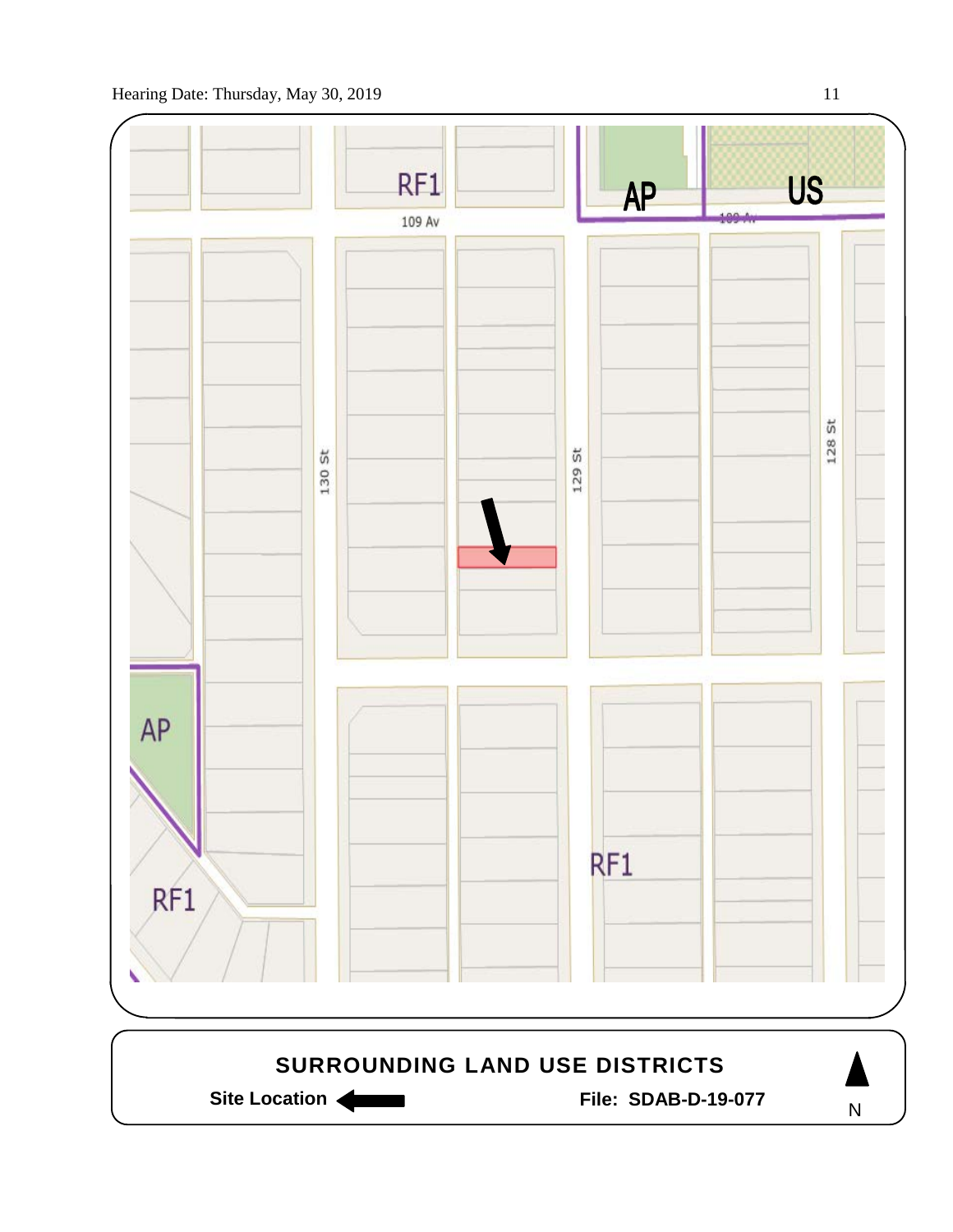| AN APPEAL FROM THE DECISION OF THE DEVELOPMENT OFFICER |                                                                       |
|--------------------------------------------------------|-----------------------------------------------------------------------|
| <b>APPELLANT:</b>                                      |                                                                       |
| <b>APPLICATION NO.:</b>                                | 257883235-010<br>257884965-010                                        |
| <b>APPLICATION TO:</b>                                 | Leave as built a Single Detached House<br>(increase building height). |
| <b>DECISION OF THE</b><br>DEVELOPMENT AUTHORITY:       | Refused                                                               |
| <b>DECISION DATE:</b>                                  | April 15, 2019                                                        |
| <b>DATE OF APPEAL:</b>                                 | May 3, 2019                                                           |
| <b>MUNICIPAL DESCRIPTION</b><br>OF SUBJECT PROPERTY:   | 10620 - 69 Street NW<br>$10622 - 69$ Street NW                        |
| <b>LEGAL DESCRIPTION:</b>                              | Plan 1720067 Blk 46 Lot 48<br>Plan 1720067 Blk 46 Lot 47              |
| ZONE:                                                  | (RF1) Single Detached Residential Zone                                |
| <b>OVERLAY:</b>                                        | Mature Neighbourhood Overlay                                          |
| <b>STATUTORY PLAN:</b>                                 | N/A                                                                   |

## *Grounds for Appeal*

The Appellant provided the following reasons for appealing the decision of the Development Authority:

Height is 1 ft higher than initial approved DP.

We are aware that objections have been raised.

We tried getting support from neighbors, however their mindset is that they are strongly against "skinnies" and will not support it. Lots of neighbors have sign regards to NO LOT SPLIT plus restricted covenant. Further, Community league does not wish to get involved.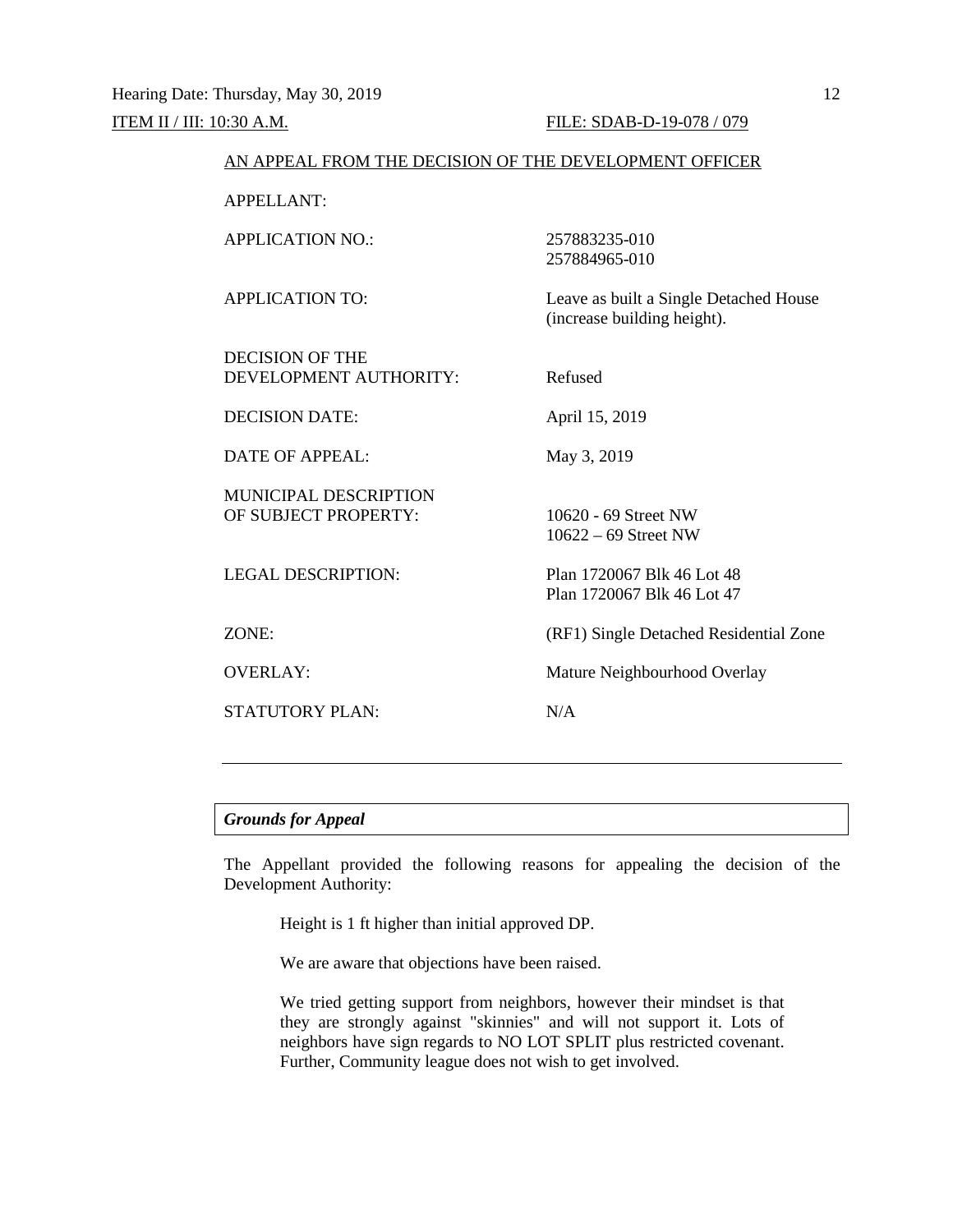#### Hearing Date: Thursday, May 30, 2019 13

Another reason from immediate neighbors is that this new house is blocking Sunlight to their houses----Our observation is that there is already tons of mature trees in close proximity to our project-Which means this has been the norm even prior to the project.

Strongly recommend the Appeals board team to do a site visit to check if the 1 ft height looks too obvious or an eye soar.

Our Surveyor has suggested that we can raise grades by 6 inches if needed, however this will still mean, we will be out by 0.6 inches

Our best hope is that Appeal's Board team will understand that this is a honest, plus 1st and last mistake from our Company and come up with a reasonable decision.

I will upload photos of neighbors houses with trees blocking Sun for review.

#### *General Matters*

### **Appeal Information:**

The *Municipal Government Act*, RSA 2000, c M-26 states the following:

#### **Grounds for Appeal**

**685(1)** If a development authority

- (a) fails or refuses to issue a development permit to a person,
- (b) issues a development permit subject to conditions, or
- (c) issues an order under section 645,

the person applying for the permit or affected by the order under section 645 may appeal to the subdivision and development appeal board.

#### **Appeals**

**686(1)** A development appeal to a subdivision and development appeal board is commenced by filing a notice of the appeal, containing reasons, with the board,

- (a) in the case of an appeal made by a person referred to in section 685(1)
	- (i) with respect to an application for a development permit,
		- (A) within 21 days after the date on which the written decision is given under section 642, […]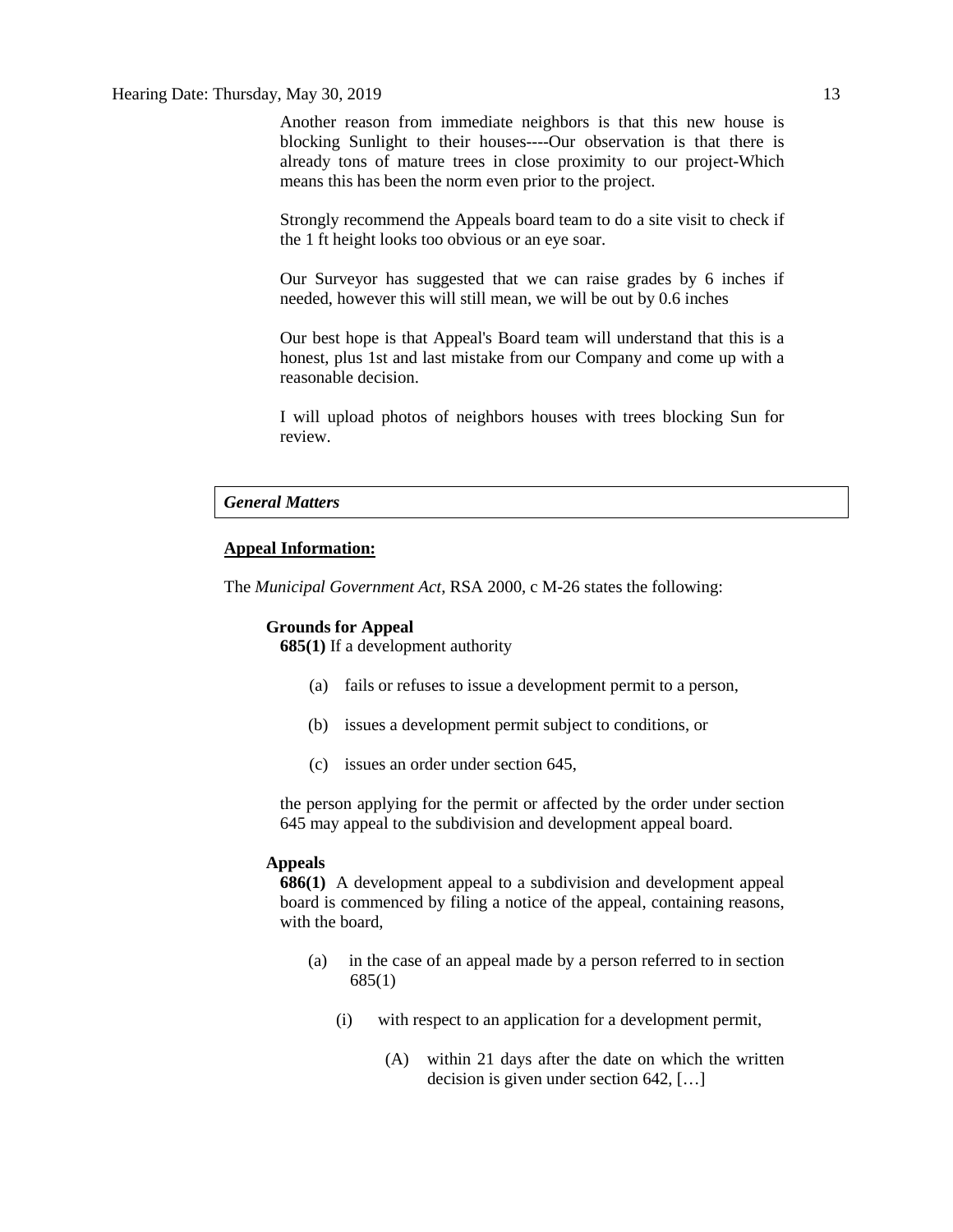#### **Hearing and Decision**

**687(3)** In determining an appeal, the subdivision and development appeal board

- …
- (a.1) must comply with the land use policies;
- (a.2) subject to section 638, must comply with any applicable statutory plans;
- (a.3) subject to clauses (a.4) and (d), must comply with any land use bylaw in effect;
- (a.4) must comply with the applicable requirements of the regulations under the Gaming, Liquor and Cannabis Act respecting the location of premises described in a cannabis licence and distances between those premises and other premises;
	- …
	- (c) may confirm, revoke or vary the order, decision or development permit or any condition attached to any of them or make or substitute an order, decision or permit of its own;
	- (d) may make an order or decision or issue or confirm the issue of a development permit even though the proposed development does not comply with the land use bylaw if, in its opinion,
		- (i) the proposed development would not
			- (A) unduly interfere with the amenities of the neighbourhood, or
			- (B) materially interfere with or affect the use, enjoyment or value of neighbouring parcels of land,
		- and
		- (ii) the proposed development conforms with the use prescribed for that land or building in the land use bylaw.

#### **General Provisions from the** *Edmonton Zoning Bylaw:*

Under section 110.2(5), **Single Detached Housing** is a **Permitted Use** in the **(RF1) Single Detached Residential Zone.** 

Under section 7.2(8), **Single Detached Housing** means: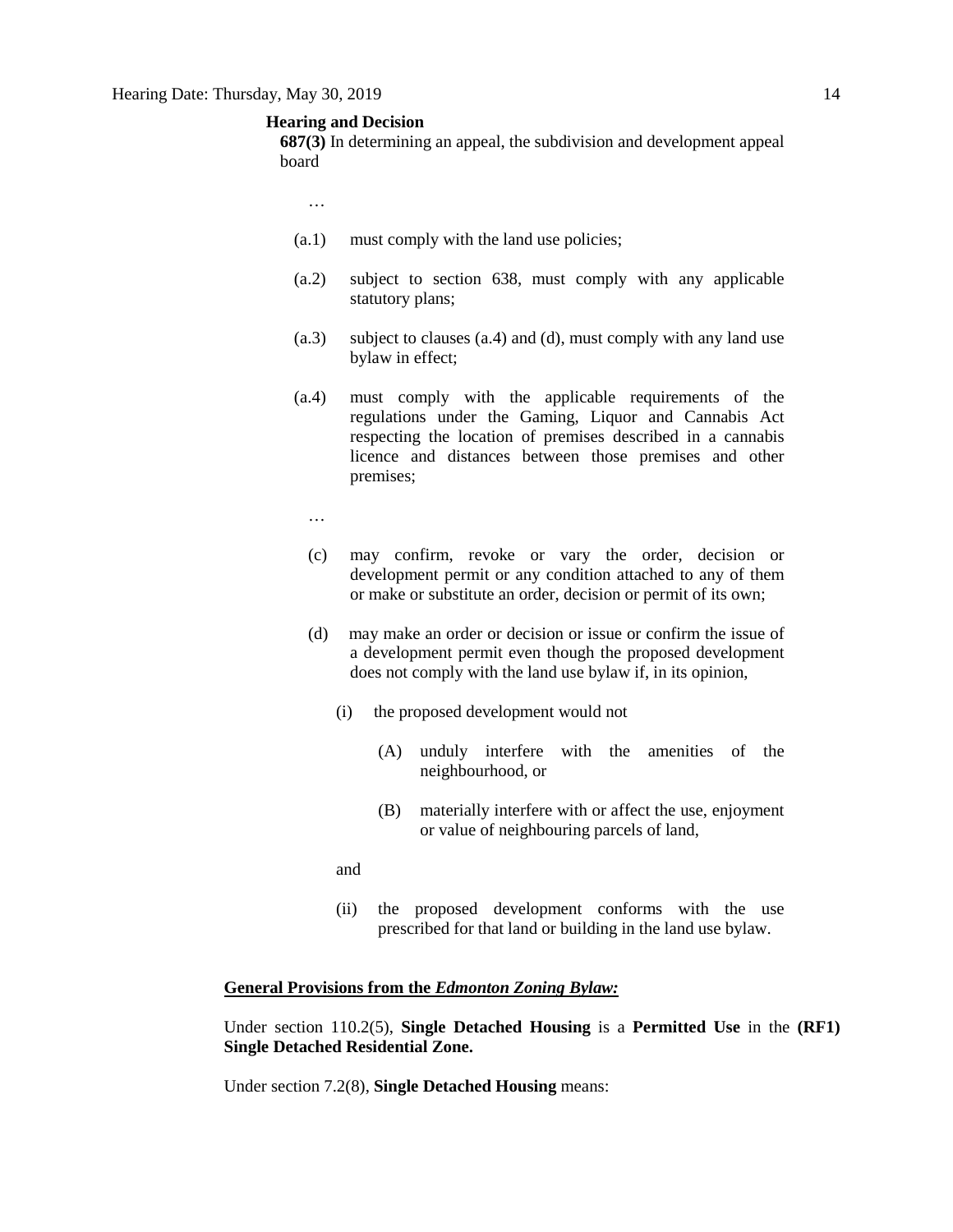development consisting of a building containing one principal Dwelling which is separate from any other principal Dwelling or building. This Use includes Mobile Homes which conform to Section 78 of this Bylaw.

Under section 6.1, **Height** means "a vertical distance between two points."

Section 110.1 states that the **General Purpose** of **(RF1) Single Detached Residential Zone** is:

to provide for Single Detached Housing while allowing other forms of small scale housing in the form of Secondary Suites, Garden Suites, Semi-detached Housing and Duplex Housing.

Section 814.1 states that the **General Purpose** of the **Mature Neighbourhood Overlay** is:

to regulate residential development in Edmonton's mature residential neighbourhoods, while responding to the context of surrounding development, maintaining the pedestrian-oriented design of the streetscape, and to provide an opportunity for consultation by gathering input from affected parties on the impact of a proposed variance to the Overlay regulations.

### *Mature Neighbourhood Overlay - Height*

Section 814.3(5) states "The maximum Height shall not exceed  $8.9 \text{ m}$ ."

#### **Development Officer's Determination (16020 – 69 Street NW / SDAB-D-19-078)**

**1. Height - The house was built 9.2m high (to the midpoint), instead of 8.9m (Section 814.3.5)** [unedited]

#### **Development Officer's Determination (16022 – 69 Street NW / SDAB-D-19-079)**

**1. Height - The house was built 9.3m high (to the midpoint), instead of 8.9m (Section 814.3.5)** [unedited]

## *Height and Grade*

Section 52.2(c) states:

In determining whether a development conforms to the maximum Height permissible in any Zone, the following regulations shall apply:

…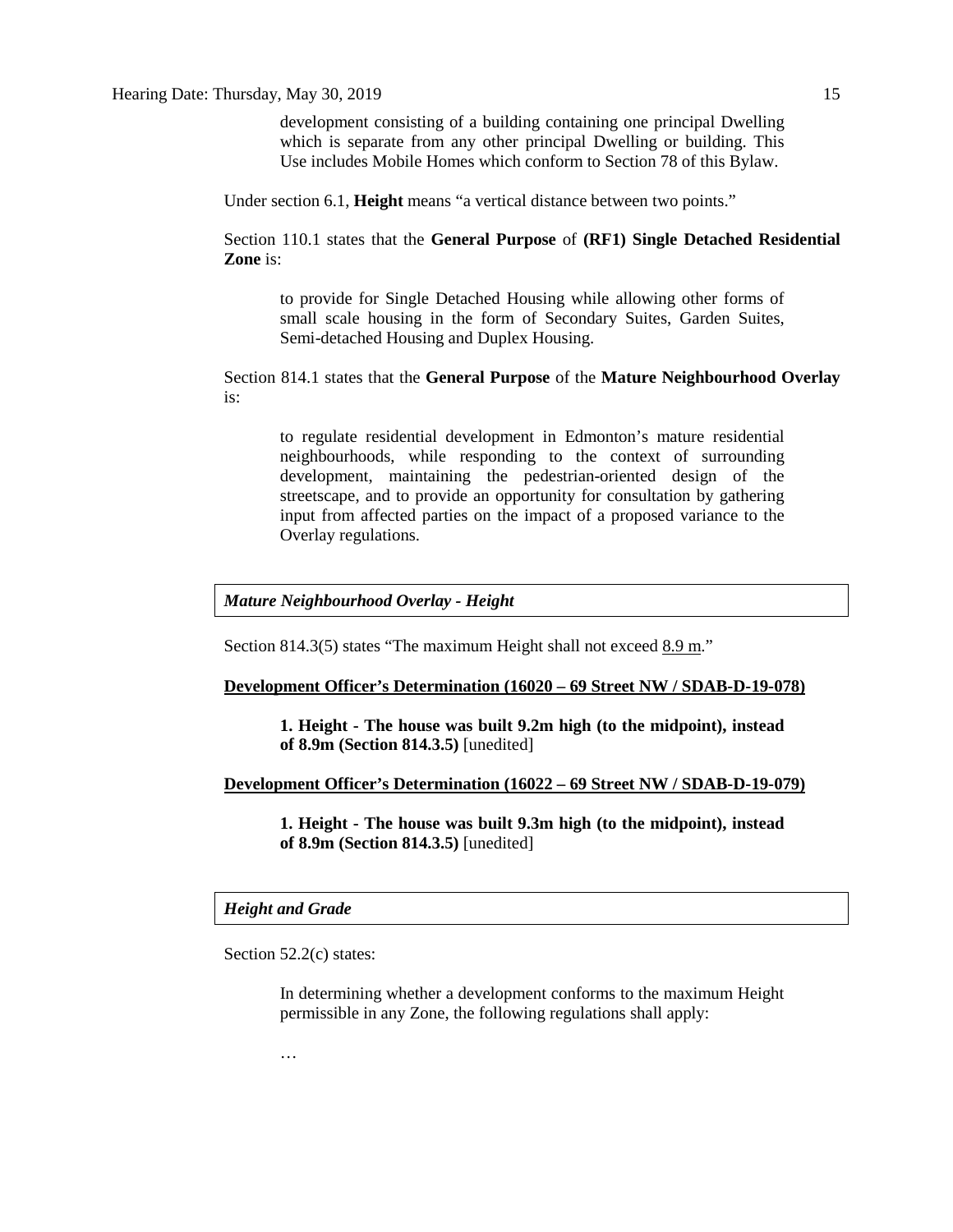c. Where the maximum Height as determined by Section 52.1 is measured to the midpoint, the ridge line of the roof shall not extend more than [1.5](javascript:void(0);) m above the maximum permitted building Height of the Zone or overlay, or in the case of a Garden Suite the maximum permitted building Height in accordance with [Section 87](http://webdocs.edmonton.ca/InfraPlan/zoningbylaw/ZoningBylaw/Part1/Special_Land/87_Garage_and_Garden_Suites.htm) of this Bylaw.

#### **Development Officer's Determination (16020 – 69 Street NW / SDAB-D-19-078)**

**2. Height - The house was built 10.6m high (to the peak), instead of 10.4m (Section 52.2(c))** [unedited]

### **Development Officer's Determination (16022 – 69 Street NW / SDAB-D-19-079)**

**2. Height - The house was built 10.8m high (to the peak), instead of 10.4m (Section 52.2(c))** [unedited]

#### *Community Consultation*

Section 814.5(1) states the following with respect to Proposed Variances:

When the Development Officer receives a Development Permit Application for a new principal building, or a new Garden Suite that does not comply with any regulation contained within this Overlay, or receives a Development Permit for alterations to an existing structure that require a variance to Section  $814.3(1)$ ,  $814.3(3)$ ,  $814.3(5)$  and 814.3(9) of this Overlay:

- a. the Development Officer shall send notice, to the recipient parties specified in Table 814.5(2), to outline any requested variances to the Overlay and solicit comments directly related to the proposed variance;
- b. the Development Officer shall not render a decision on the Development Permit application until 21 days after notice has been sent, unless the Development Officer receives feedback from the specified affected parties in accordance with Table 814.5(2); and
- c. the Development Officer shall consider any comments directly related to the proposed variance when determining whether to approve the Development Permit Application in accordance with Sections 11.3 and 11.4.

Section 814.5(2) states:

| Tier#  | <b>Recipient Parties</b>                                            | <b>Affected Parties</b> | <b>Regulation of this Overlay</b><br>to be Varied |
|--------|---------------------------------------------------------------------|-------------------------|---------------------------------------------------|
| Tier 1 | The municipal address The assessed owners $\vert$ 814.3(5) - Height |                         |                                                   |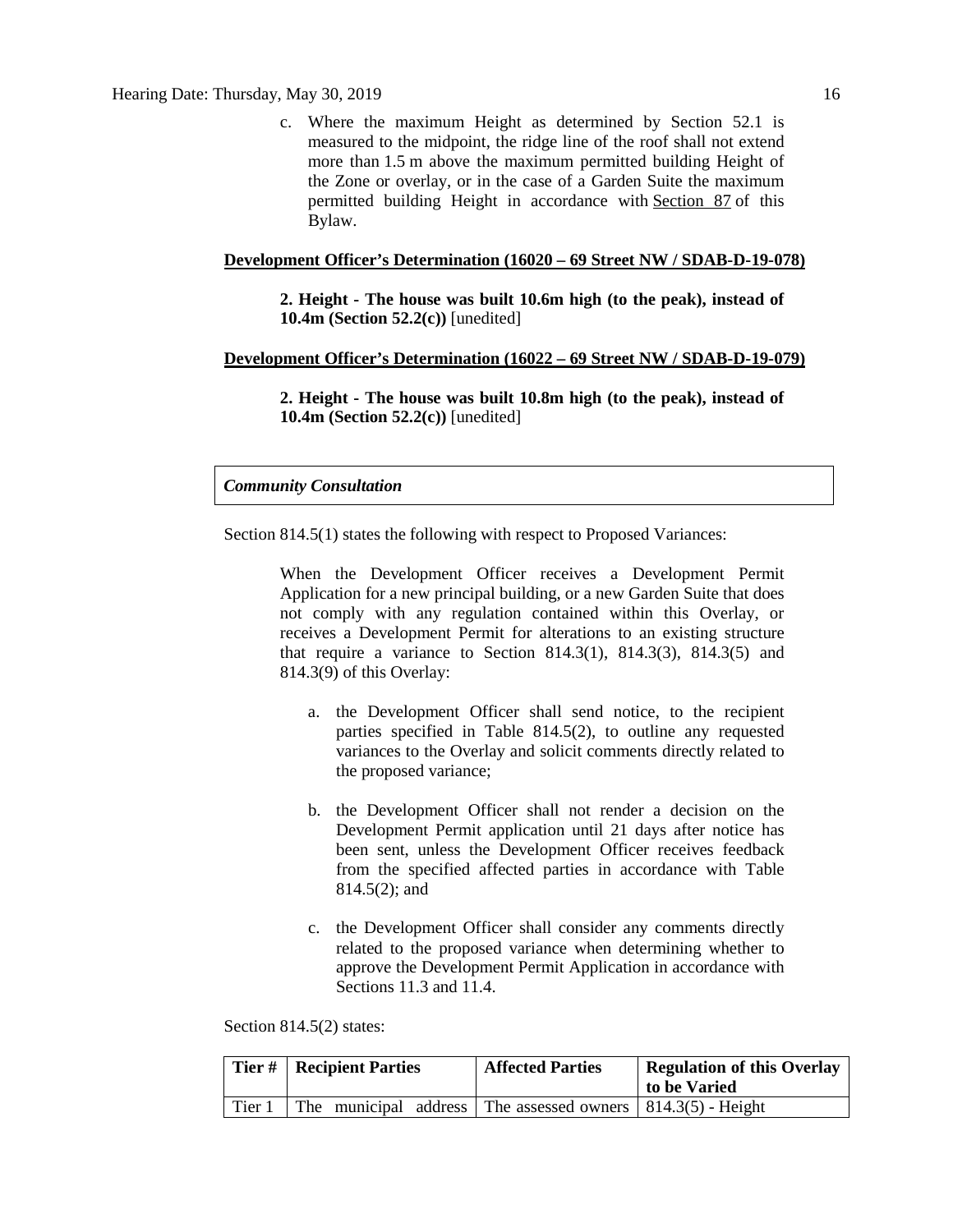| each   |                                                                                                                                                                                                                                                                                                                                                                  |
|--------|------------------------------------------------------------------------------------------------------------------------------------------------------------------------------------------------------------------------------------------------------------------------------------------------------------------------------------------------------------------|
| League |                                                                                                                                                                                                                                                                                                                                                                  |
|        | and assessed owners of of the land wholly or<br>the land wholly or partially located<br>partially located within a within a distance of<br>distance of $60.0$ metres $\vert 60.0$ metres of the<br>of the Site of the Site of the proposed<br>proposed development development and the<br>and the President of President of each<br>Community   Community League |

# Notice to Applicant/Appellant

Provincial legislation requires that the Subdivision and Development Appeal Board issue its official decision in writing within fifteen days of the conclusion of the hearing.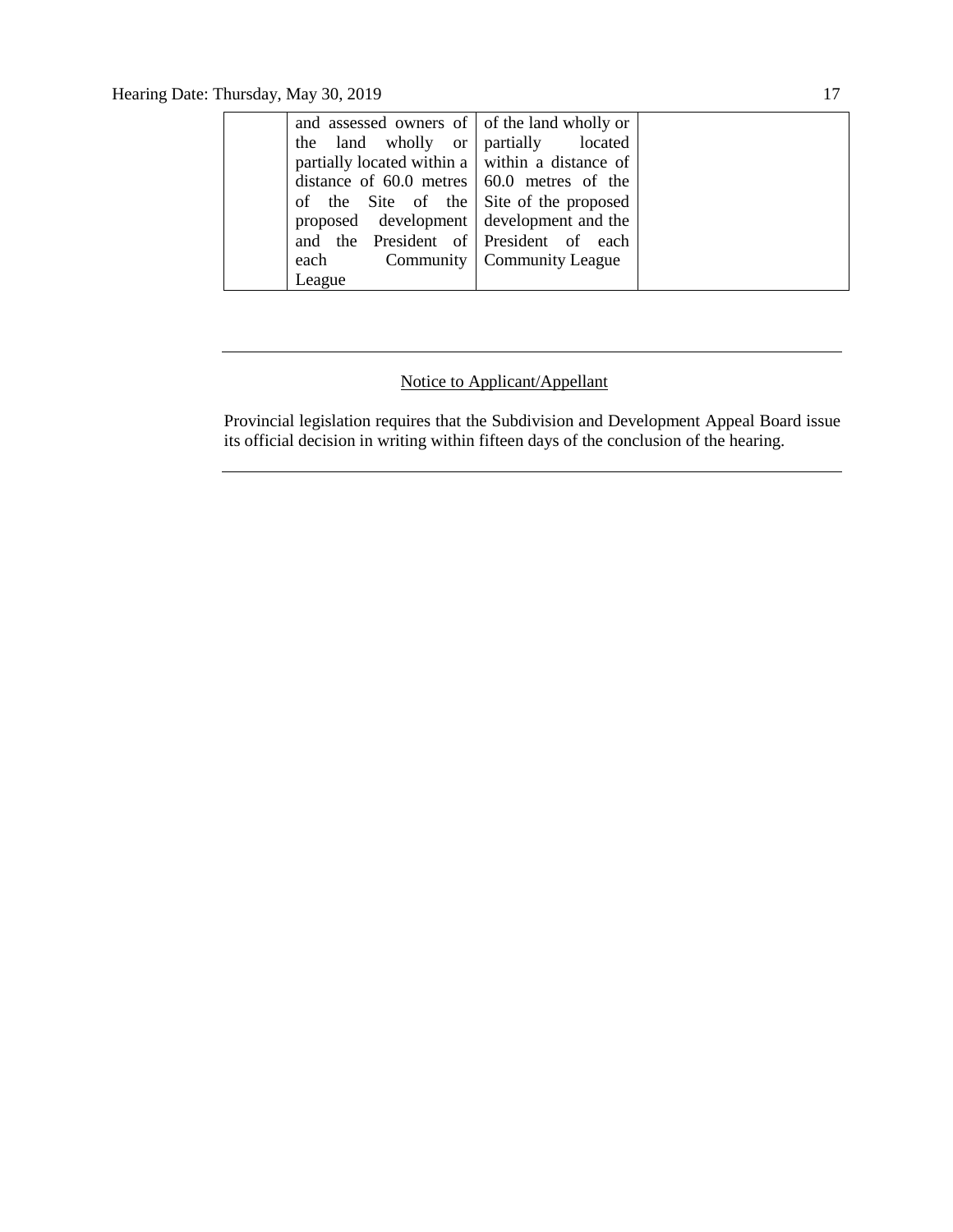| <b>Total GST Amount:</b><br><b>Totals for Permit:</b>                                                                       | \$0.00<br>\$340.00 | \$340.00                        |                                           |                                                                                                                               |
|-----------------------------------------------------------------------------------------------------------------------------|--------------------|---------------------------------|-------------------------------------------|-------------------------------------------------------------------------------------------------------------------------------|
| Dev. Application Fee                                                                                                        | \$170.00           | \$170.00                        | 05350631                                  | Sep 21, 2018                                                                                                                  |
| <b>Existing Without Permit Penalty Fee</b>                                                                                  | \$170.00           | \$170.00                        | 05350631                                  | Sep 21, 2018                                                                                                                  |
|                                                                                                                             | <b>Fee Amount</b>  | <b>Amount Paid</b>              | <b>Receipt#</b>                           | <b>Date Paid</b>                                                                                                              |
| Fees                                                                                                                        |                    |                                 |                                           |                                                                                                                               |
| through 689 of the Municipal Government Act.                                                                                |                    |                                 |                                           |                                                                                                                               |
| <b>Rights of Appeal</b>                                                                                                     |                    |                                 |                                           | The Applicant has the right of appeal within 21 days after the date on which the decision is made, as outlined in Section 683 |
|                                                                                                                             |                    |                                 |                                           |                                                                                                                               |
| 2. Height - The house was built 10.6m high (to the peak), instead of $10.4$ m (Section $52.2(c)$ )                          |                    |                                 |                                           |                                                                                                                               |
| <b>Reason for Refusal</b><br>1. Height - The house was built 9.2m high (to the midpoint), instead of 8.9m (Section 814.3.5) |                    |                                 |                                           |                                                                                                                               |
| Issue Date: Apr 15, 2019 Development Authority: BAUER, KERRY                                                                |                    |                                 |                                           |                                                                                                                               |
| Refused                                                                                                                     |                    |                                 |                                           |                                                                                                                               |
| <b>Development Application Decision</b>                                                                                     |                    |                                 |                                           |                                                                                                                               |
| I/We certify that the above noted details are correct.<br>Applicant signature:                                              |                    |                                 |                                           |                                                                                                                               |
|                                                                                                                             |                    | Overlay                         |                                           |                                                                                                                               |
| Minor Dev. Application Fee: Exterior Alterations (Res.)<br>Secondary Suite Included ?: N                                    |                    |                                 | New Sewer Service Required: Y             | Stat. Plan Overlay/Annex Area: Mature Neighbourhood                                                                           |
| Client File Reference Number:                                                                                               |                    |                                 | Lot Grading Needed?: N                    |                                                                                                                               |
| # of Secondary Suite Dwelling Units To Construct:                                                                           |                    |                                 | Class of Permit: Class B                  |                                                                                                                               |
| # of Dwelling Units Add/Remove: 0                                                                                           |                    |                                 | # of Primary Dwelling Units To Construct: |                                                                                                                               |
|                                                                                                                             |                    |                                 |                                           |                                                                                                                               |
| To leave as built a Single Detached House (increase building height).<br><b>Permit Details</b>                              |                    |                                 |                                           |                                                                                                                               |
| <b>Scope of Application</b>                                                                                                 |                    |                                 |                                           |                                                                                                                               |
|                                                                                                                             |                    |                                 |                                           |                                                                                                                               |
|                                                                                                                             |                    |                                 |                                           |                                                                                                                               |
|                                                                                                                             |                    |                                 | Plan 1720067 Blk 46 Lot 48                |                                                                                                                               |
|                                                                                                                             |                    |                                 | 10620 - 69 STREET NW                      |                                                                                                                               |
| Applicant                                                                                                                   |                    |                                 |                                           | Property Address(es) and Legal Description(s)                                                                                 |
| This document is a Development Permit Decision for the development application described below.                             |                    |                                 |                                           |                                                                                                                               |
|                                                                                                                             |                    | <b>Minor Development Permit</b> |                                           |                                                                                                                               |
|                                                                                                                             |                    | <b>Application for</b>          |                                           | Page:<br>$1$ of $1$                                                                                                           |
| <b>dimonton</b>                                                                                                             |                    |                                 |                                           | <b>Application Date:</b><br>SEP 07, 2018<br>Printed:<br>April 15, 2019 at 2:13 PM                                             |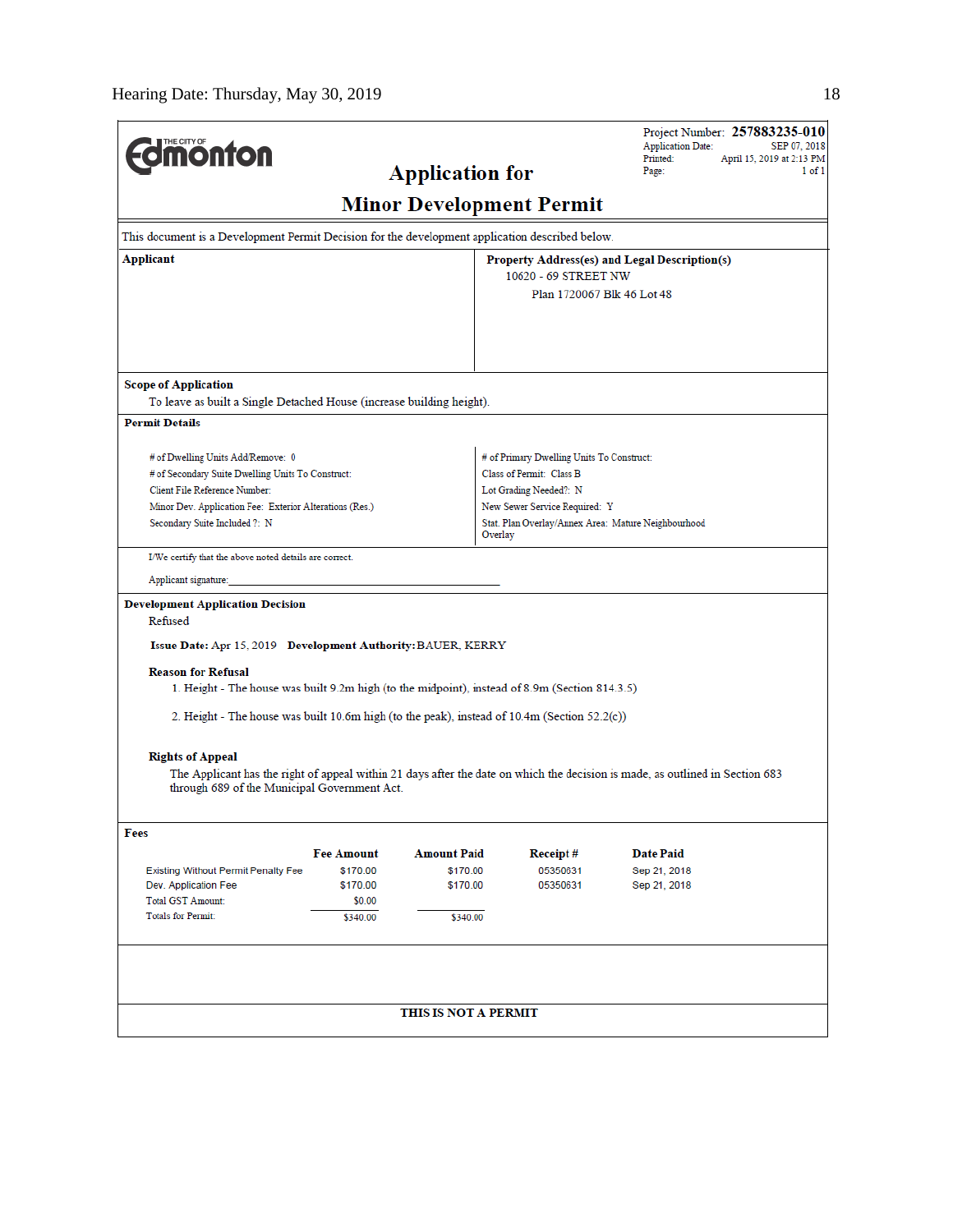| THE CITY OF                                                                                     |                    |                        |                                           | Project Number: 257884965-010<br><b>Application Date:</b>                                                                     | SEP 07, 2018 |
|-------------------------------------------------------------------------------------------------|--------------------|------------------------|-------------------------------------------|-------------------------------------------------------------------------------------------------------------------------------|--------------|
| <b>monton</b>                                                                                   |                    |                        |                                           | Printed:<br>April 15, 2019 at 2:14 PM                                                                                         |              |
|                                                                                                 |                    | <b>Application for</b> |                                           | Page:                                                                                                                         | $1$ of $1$   |
|                                                                                                 |                    |                        | <b>Minor Development Permit</b>           |                                                                                                                               |              |
| This document is a Development Permit Decision for the development application described below. |                    |                        |                                           |                                                                                                                               |              |
| Applicant                                                                                       |                    |                        |                                           | Property Address(es) and Legal Description(s)                                                                                 |              |
|                                                                                                 |                    |                        | 10622 - 69 STREET NW                      |                                                                                                                               |              |
|                                                                                                 |                    |                        |                                           | Plan 1720067 Blk 46 Lot 47                                                                                                    |              |
|                                                                                                 |                    |                        |                                           |                                                                                                                               |              |
|                                                                                                 |                    |                        |                                           |                                                                                                                               |              |
|                                                                                                 |                    |                        |                                           |                                                                                                                               |              |
| <b>Scope of Application</b>                                                                     |                    |                        |                                           |                                                                                                                               |              |
| To leave as built a Single Detached House (increase building height).                           |                    |                        |                                           |                                                                                                                               |              |
| <b>Permit Details</b>                                                                           |                    |                        |                                           |                                                                                                                               |              |
| # of Dwelling Units Add/Remove: 0                                                               |                    |                        | # of Primary Dwelling Units To Construct: |                                                                                                                               |              |
| # of Secondary Suite Dwelling Units To Construct:                                               |                    |                        | Class of Permit: Class B                  |                                                                                                                               |              |
| Client File Reference Number:                                                                   |                    |                        | Lot Grading Needed?: N                    |                                                                                                                               |              |
| Minor Dev. Application Fee: Exterior Alterations (Res.)                                         |                    |                        | New Sewer Service Required: N             |                                                                                                                               |              |
| Secondary Suite Included ?: N                                                                   |                    |                        | Overlay                                   | Stat. Plan Overlay/Annex Area: Mature Neighbourhood                                                                           |              |
| I/We certify that the above noted details are correct.                                          |                    |                        |                                           |                                                                                                                               |              |
| Applicant signature:                                                                            |                    |                        |                                           |                                                                                                                               |              |
| <b>Development Application Decision</b><br>Refused                                              |                    |                        |                                           |                                                                                                                               |              |
| Issue Date: Apr 15, 2019 Development Authority: BAUER, KERRY                                    |                    |                        |                                           |                                                                                                                               |              |
| <b>Reason for Refusal</b>                                                                       |                    |                        |                                           |                                                                                                                               |              |
| 1. Height - The house was built 9.3m high (to the midpoint), instead of 8.9m (Section 814.3.5)  |                    |                        |                                           |                                                                                                                               |              |
| 2. Height - The house was built 10.8m high (to the peak), instead of 10.4m (Section 52.2(c))    |                    |                        |                                           |                                                                                                                               |              |
|                                                                                                 |                    |                        |                                           |                                                                                                                               |              |
| <b>Rights of Appeal</b>                                                                         |                    |                        |                                           |                                                                                                                               |              |
| through 689 of the Municipal Government Act.                                                    |                    |                        |                                           | The Applicant has the right of appeal within 21 days after the date on which the decision is made, as outlined in Section 683 |              |
|                                                                                                 |                    |                        |                                           |                                                                                                                               |              |
| Fees                                                                                            |                    |                        |                                           |                                                                                                                               |              |
|                                                                                                 | <b>Fee Amount</b>  | <b>Amount Paid</b>     | Receipt#                                  | <b>Date Paid</b>                                                                                                              |              |
| Dev. Application Fee                                                                            | \$170.00           | \$170.00               | 05350630                                  | Sep 21, 2018                                                                                                                  |              |
| <b>Existing Without Permit Penalty Fee</b><br><b>Total GST Amount:</b>                          | \$170.00<br>\$0.00 | \$170.00               | 05350630                                  | Sep 21, 2018                                                                                                                  |              |
| <b>Totals for Permit:</b>                                                                       | \$340.00           | \$340.00               |                                           |                                                                                                                               |              |
|                                                                                                 |                    |                        |                                           |                                                                                                                               |              |
|                                                                                                 |                    |                        |                                           |                                                                                                                               |              |
|                                                                                                 |                    |                        |                                           |                                                                                                                               |              |
|                                                                                                 |                    | THIS IS NOT A PERMIT   |                                           |                                                                                                                               |              |
|                                                                                                 |                    |                        |                                           |                                                                                                                               |              |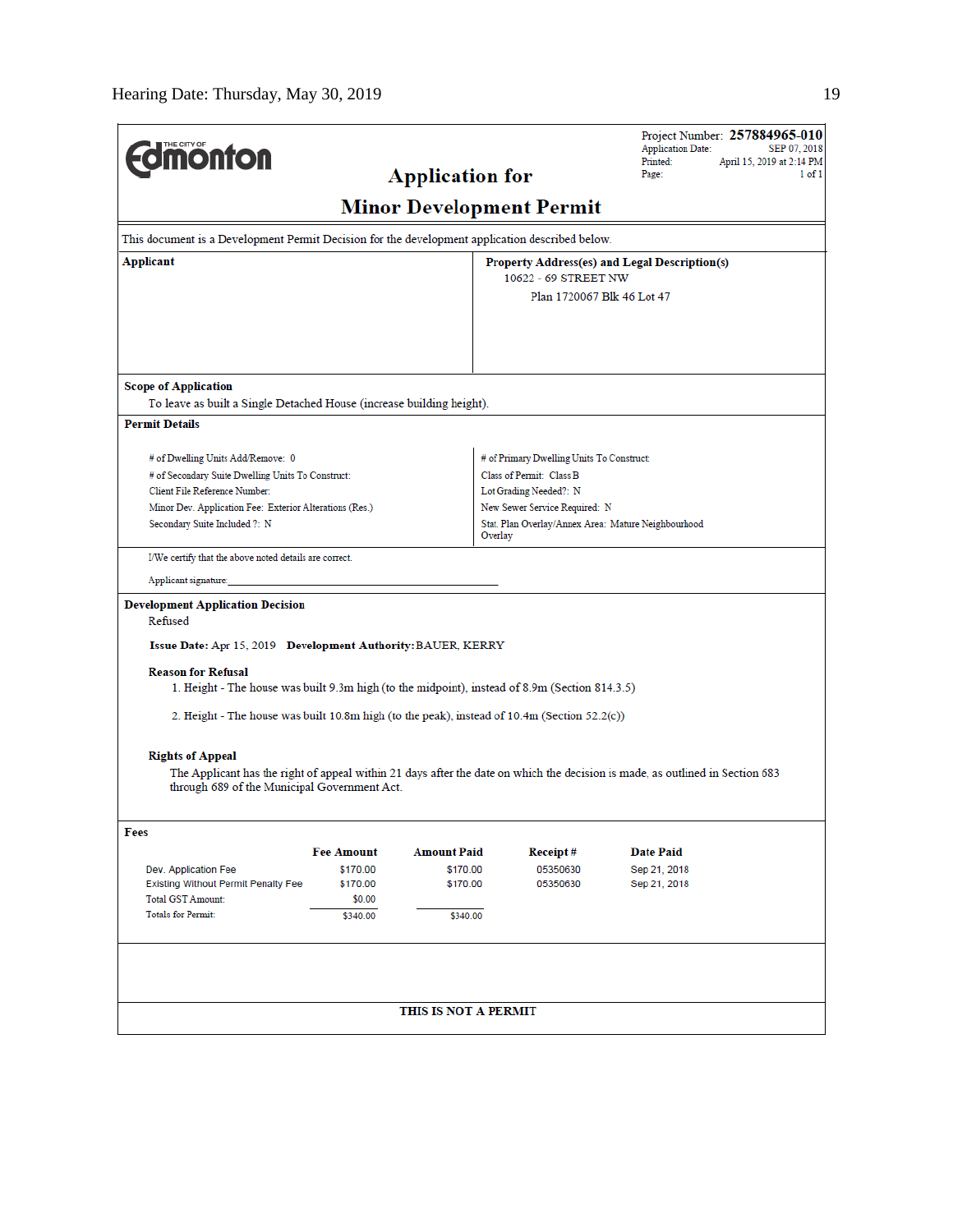